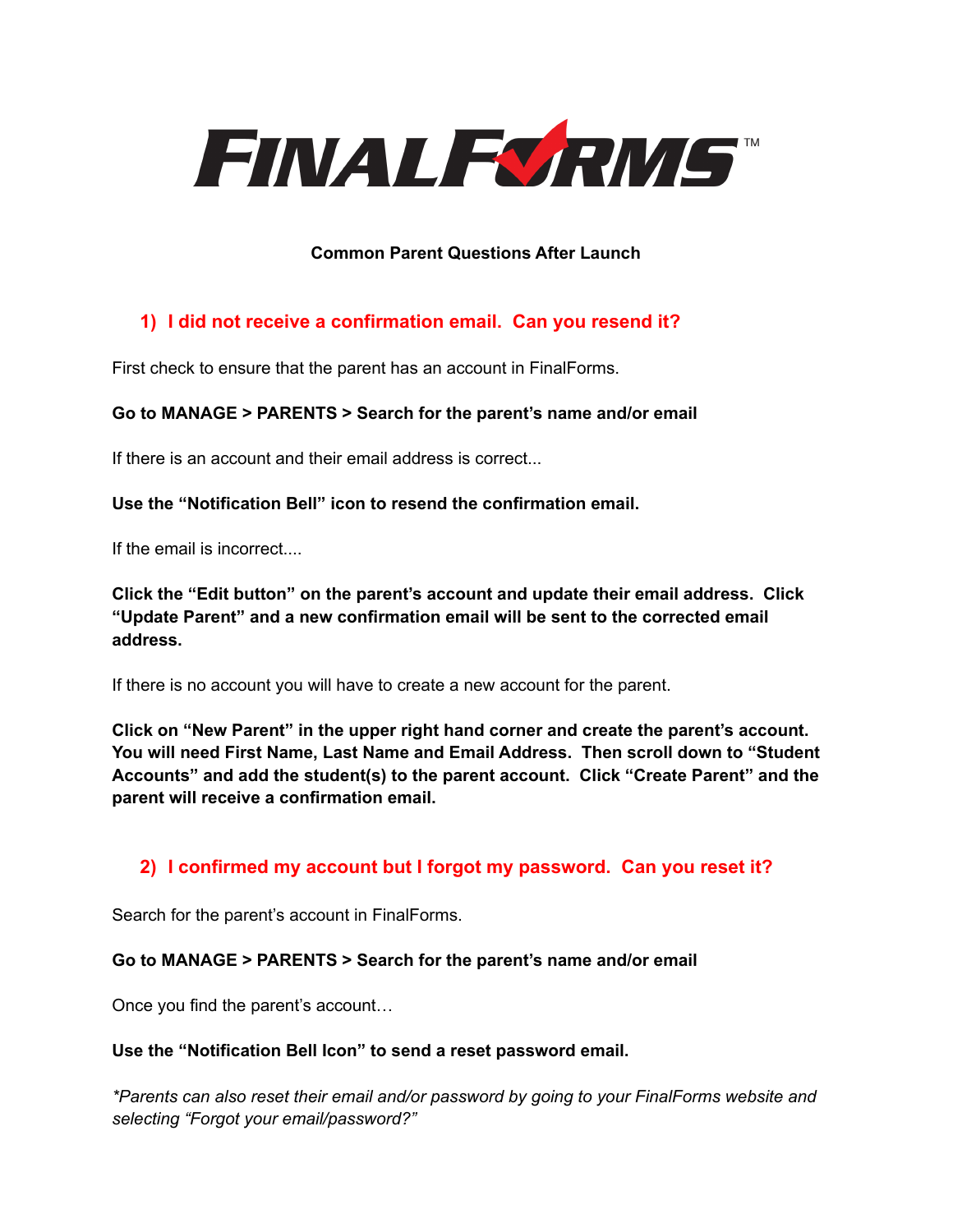## **3) I logged in and only saw one of my children on the account. Can you add my other child?**

Search for the parent's account in FinalForms.

#### **Go to MANAGE > PARENTS > Search for the parent's name and/or email**

Once you find the parent's account…

**Click the "Edit button" on the parent's account and scroll down to "Student Accounts". Click "Add Student" and type the name(s) of the student(s) missing from the account. Click "Update Parent" and the parent will now be connected to their other student(s).**

*\*Always check custody paperwork before adding a student to a parent account.*

#### **\*\*\*Other questions that may arise\*\*\***

**The parent attached to the student account is no longer the legal guardian. How can I remove them?**

Go to MANAGE > PARENTS > Search for the parent's name and/or email

Once you find the parent's account…

Click the "Edit button" on the parent's account and scroll down to "Student Accounts". Click "Remove" next to the student(s) who need to be detached from the account. You also have the ability to lock a parent's account by checking next to the Administrator only option "Lock account to prevent login and notifications?"

Click "Update Parent" and the parent will now be removed from their student(s).

### **What if a parent needs FinalForms notifications, but is not allowed to sign forms? (example: shared or joint custody)**

Search for the parent's account in FinalForms.

Go to MANAGE > PARENTS > Search for the parent's name and/or email

Once you find the parent's account…

Click the "Edit button" on the parent's account and scroll down to "Student Accounts". Click "Edit Record" and select "Read Only". Click "Update Parent" and the parent will now only receive notifications from FinalForms.